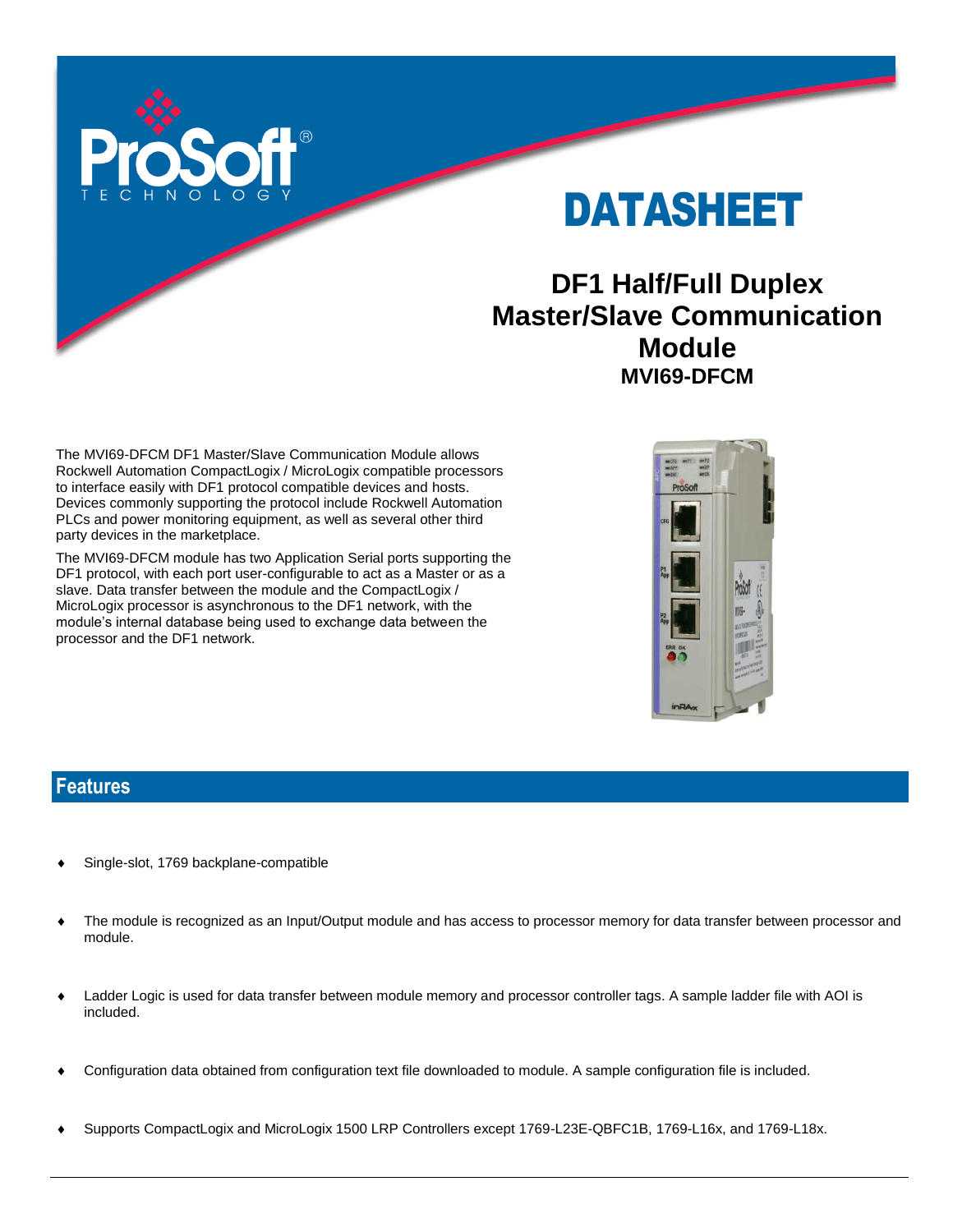# **Functional Specifications**

### **DF1 ports**

- Full and half duplex modes supported
- CRC and BCC error checking
- Full hardware handshaking control provides radio, modem and multi-drop support
- User-definable module memory usage, supporting the storage and transfer of up to 4000 registers to/from the control processor
- 125-word read and write command lengths supported
- Floating-point data movement supported

### **DF1 Master Protocol Specifications**

The ports on the DF1 module can be individually configured as Master ports. When configured in Master mode, the DFCM module is capable of reading and writing data to remote DF1 devices, enabling the CompactLogix/MicroLogix platform to act as a SCADA sub-master.

- Command List: Up to 100 commands per Master port, each fully configurable for function, slave address, register to/from addressing and word/byte count
- Status Data: Error codes available on an individual command basis. In addition, a slave status list is maintained per active Master port
- Polling of Command List: User-configurable polling of commands, including disabled, continuous, and on change of data (write only)

### **DF1 Slave Protocol Specifications**

The module accepts DF1 commands from an attached DF1 Master unit. When in slave mode, the module can accept DF1 commands from a Master to read/write data stored in the module's internal registers. This data can be derived from other DF1 slave devices on the network through a Master port or from the processor and is easily transferred to the processor's data registers.

### **Tested Hardware Connections**

Several hardware connections have been tested by ProSoft or have been customer field tested. The following physical connections have been tested successfully:

- RA Panel View (Full duplex point-to-point, DFCM as slave)
- RA Processors (Full/half duplex, DFCM as either Master or slave)
- RA Power Monitors (485 half-duplex, DFCM as Master)



## **Where Automation Connects™**

## **Global Distribution**

#### **We think like you do**

**ProSoft Technology® products are distributed and supported worldwide through a network of over 500 distributors in over 50 countries. Our knowledgeable distributors are familiar with your application needs. For a complete list of distributors, go to our web site at:**

**www.prosoft-technology.com**

## **Global Support**

#### **We are there for you**

**All ProSoft Technology products are backed with free, unlimited technical support. Contact our worldwide Technical Support team directly by phone or email.**

## **Global Offices**

**We are where you are** 

**ProSoft Technology has regional offices worldwide available to help you with all your industrial application needs. If you need help choosing a ProSoft Technology solution for your particular application check out our contact information under distributor sales on the web site at:**

**www.prosoft-technology.com**

**Whether your application is large or small, our technical professionals are there to help you choose the right communication solution.**